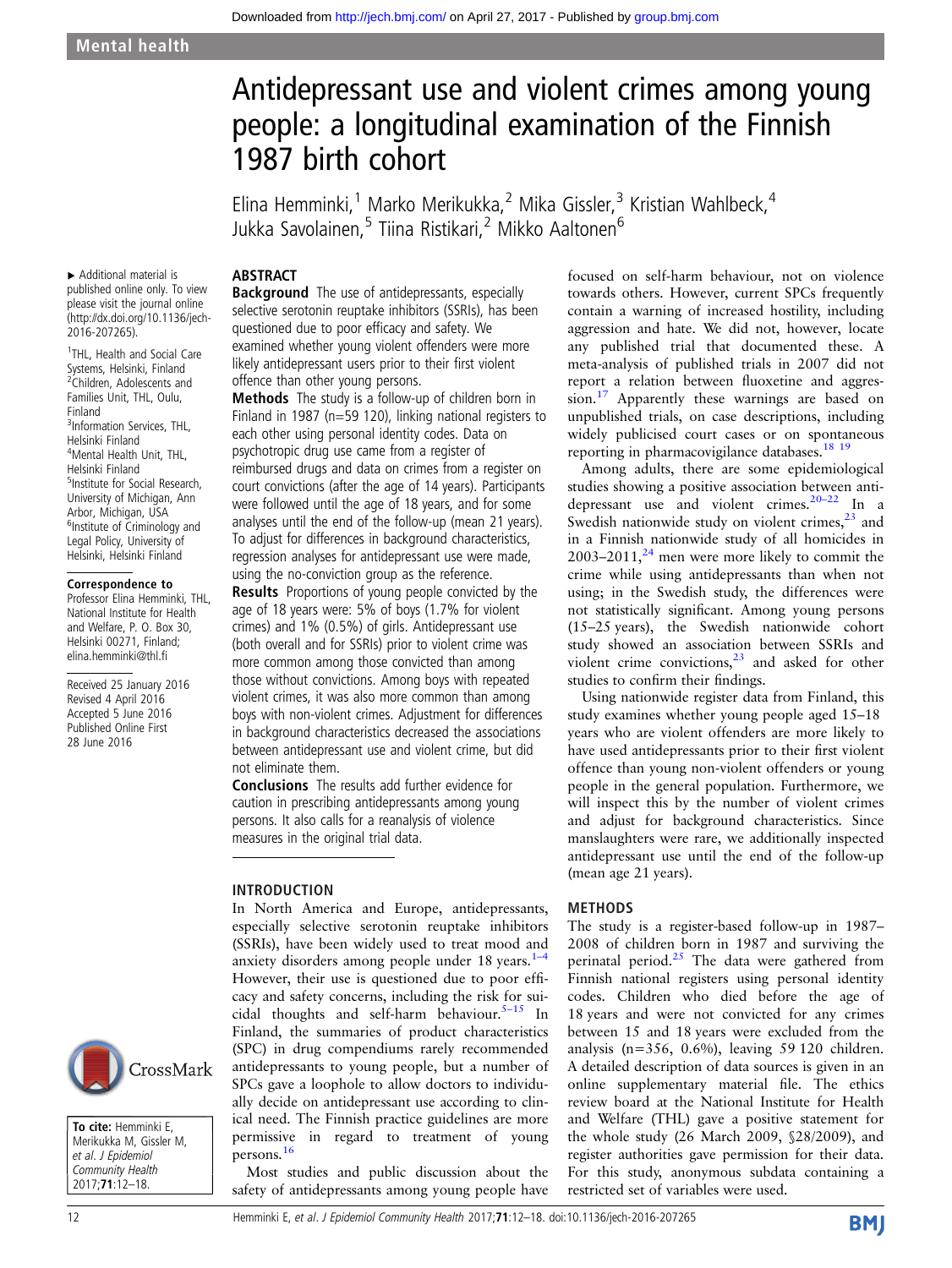<span id="page-1-0"></span>Background data were obtained from the following registers: Medical Birth Register, the Central Population Register, Statistics Finland, the Care Register for Health Care Institutions, the Register of Social Assistance. Data on psychotropic drug use came from the Finnish Register on Reimbursed Medication, containing all reimbursed drugs.<sup>[26 27](#page-6-0)</sup> During the study period, virtually all antidepressant drug purchases were covered. A high concordance has been reported between the prescription data and self-reported use of psychotropics.<sup>28</sup> The Criminal Records contain all convictions for crimes committed after turning 15 years. We classified assaults, homicides, attempted homicides, sexual assaults and robberies as violent crimes, whereas other types of crime are classified as non-violent crimes.

The study subjects were classified into five groups: (1) No conviction, (2) One conviction for non-violent crime only, (3) Two or more convictions for non-violent crimes only, (4) One conviction for violent crime; additional non-violent crimes possible, (5) Two or more convictions for violent crime; additional non-violent crimes possible. For most youth in groups 4 and 5 before age 18 years, violent crime was the reason for their first conviction: only 18% had been convicted for a non-violent offence before the first violent crime. The index crime refers to the first crime committed in each group 1–5 above.

The following background variables were used in the adjustment (for classification, see online supplementary file appendix table S1): socioeconomic class SES 2009, as based on occupation in 2009; education in 2008; community type in 1994; nonnuclear family in 2008: parents were not married by 1988, parents were divorced in the period 1987–2008, parent(s) died during 1987–2008; mother <20 years at the birth of the child; mother smoking any time during pregnancy; social assistance: social assistance given to the family before the child was 15 years; child protection before age 15 years: children placed in out-of-home care; psychiatric care before age 15 years: any inpatient care or visits to outpatient clinic for mental diseases recorded in the Care register.

All analyses were carried out separately by gender. In the analyses of antidepressant use prior to the crime, the follow-up of the non-conviction group was set to 16.8 years (the mean age at first crime among the convicted). Two logistic regression analyses for antidepressant purchases before the crime were made. In the first analysis, antidepressant use was adjusted for socioeconomic background characteristics and family having received social assistance or child protection measures. In the second analysis, psychiatric care before the age of 15 years was additionally adjusted for.

#### RESULTS

The background characteristics for the boys and girls are given in the online supplementary file, appendix table S1. Crimes leading to a conviction were much more common among boys than girls: 5% of boys and 1% of girls had been convicted at least once by the age of 18 years (table 1). Most crimes were non-violent, but 1.7% of boys and 0.5% of girls had been convicted at least once for a violent crime. Most of the violent crimes were judged to be an assault or a petty assault. Among boys, there were 6 homicides or attempted homicides (none among girls) and 30 aggravated assaults (3 among girls).

About 2% of boys and 5% of girls had purchased antidepressants at least once between the ages 7 and 18 years (table 1). Purchases of other types of psychotropic drugs were less common, anxiolytics being the next most common type, online supplementary file, appendix table S2. Most users of antidepressants (76% of boys and 80% of girls) had bought

antidepressants two times or more (data not shown). SSRIs were the most commonly used (76% of all antidepressant prescriptions). Among boys, they represented 78% of the last antidepressant prescription prior to the crime (or equivalent time among controls) and among girls 82%. By generic names, the most common antidepressants were: citalopram (21% of all purchases), escitalopram (21%), fluoxetine (11%), sertraline (11%), mirtazapine (10%) and venlafaxine (10%).

Antidepressant use was more common among young people convicted for violent crimes than among non-convicted youth, both for any time and before the index crime [\(table 2\)](#page-2-0). Likewise, antidepressant use was more common among young people convicted for non-violent crimes only than among those not convicted.

Among boys convicted for only one violent crime, antidepressant use was lower than among those convicted two or more times, both any time and prior to the index crime. Compared to boys convicted for non-violent crimes only, antidepressant use among boys convicted for one violent crime at any time was lower and prior to the index crime at the same level. If antidepressant purchases 6 months or closer to the crime are counted, among boys the proportion of users was higher among those with repeated violent crimes than others with convictions. Overall, however, the proportions of users were a minority among the convicts for violent crimes.

Table 1 Distribution of boys and girls by convicted crimes committed between ages 15–18 years, distribution of violent crimes by type, and proportions having purchased psychotropic drugs between the ages of 7–18 years, 1987 Finnish birth cohort, numbers\* (%)

|                                    | <b>Boys</b>   | Girls         |
|------------------------------------|---------------|---------------|
|                                    | n (%)         | $n$ (%)       |
| Psychotropic drugst                |               |               |
| Antidepressants N06A               | 645 (2.1)     | 1441(5.0)     |
| Psychostimulants N06B              | 47(0.2)       | 9(0.0)        |
| Antineurotics, tranquillisers N05B | 369(1.2)      | 381 (1.3)     |
| <b>Hypnotics N05C</b>              | 43(0.1)       | 108(0.4)      |
| Antipsychotics N05A                | 324 (1.1)     | 379 (1.3)     |
| Crime‡                             |               |               |
| Total                              | 30 225 (100)  | 28 895 (100)  |
| No conviction                      | 28 618 (94.7) | 28 583 (98.9) |
| 1 non-violent                      | 422 (1.4)     | 93 (0.3)      |
| 2+ non-violent                     | 654 (2.2)     | 85(0.3)       |
| 1 violent‡                         | 377(1.3)      | 112(0.4)      |
| $2+$ violent‡                      | 154 (0.5)     | 22(0.1)       |
| Type of violent crime§             |               |               |
| Homicide                           | 4(0.5)        | 0(0.0)        |
| Attempted homicide                 | 2(0.2)        | 0(0.0)        |
| Aggravated assault                 | 30(3.7)       | 3(1.9)        |
| Assault, petty assault             | 682 (84.7)    | 142 (91.0)    |
| Rape, other sex offence            | 15(1.9)       | 0(0.0)        |
| Robbery                            | 35(4.3)       | 3(1.9)        |
| Other violent crime                | 37(4.6)       | 8(5.1)        |
| Total                              | 805 (100)     | 156 (100)     |

\*Children who died before the age of 18 years and were not convicted of any crimes between the ages of 15 and 18 years were excluded.

†One person can be in several drug classes.

‡Children are convicted and included in the register only from 15 years onwards. A person convicted of violent crimes could have additionally committed non-violent crimes. §Percentage calculated from the total number of violent crimes.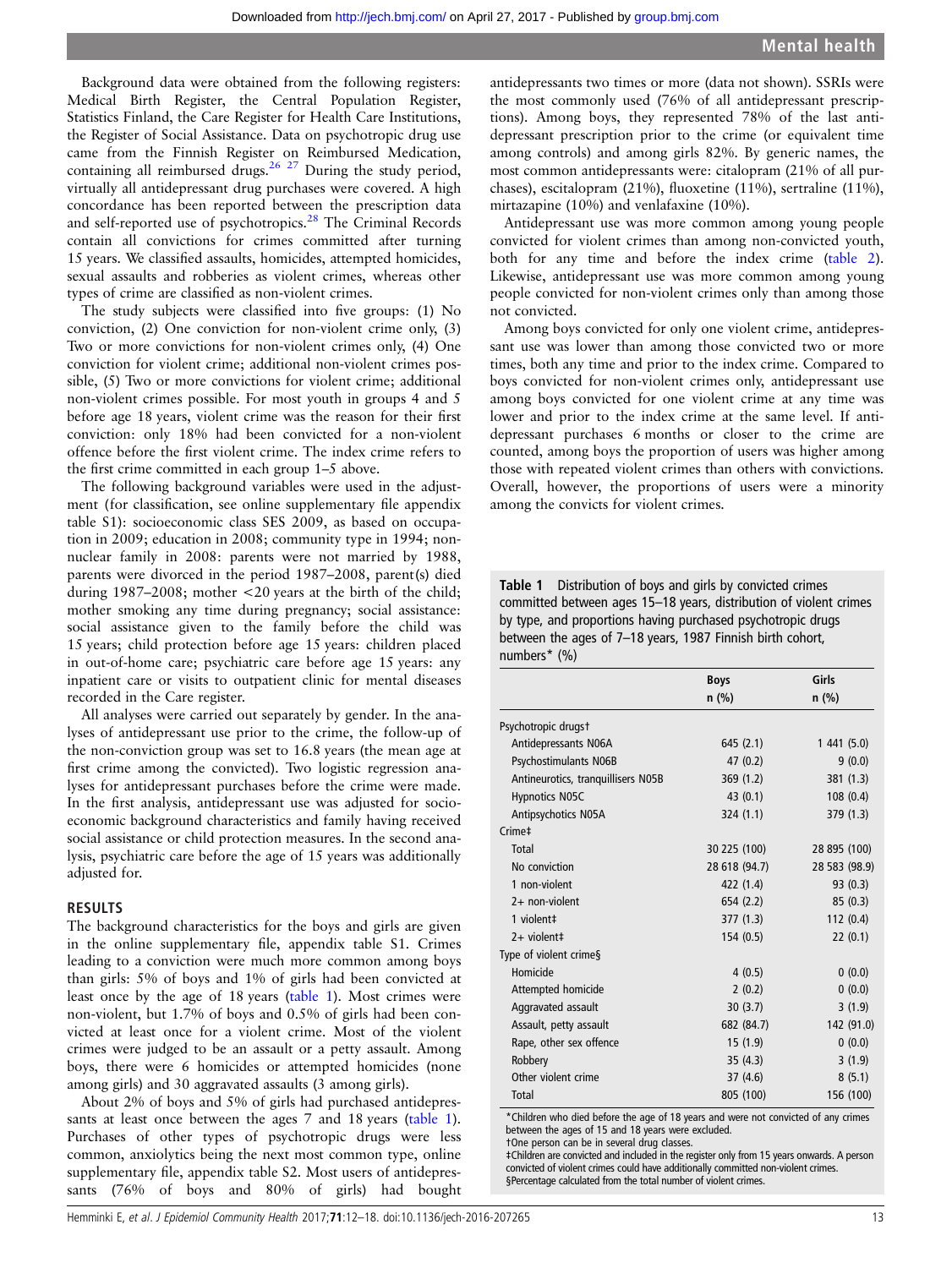<span id="page-2-0"></span>

| Six months<br>$2+$ timest<br>1 time<br>Prior to 1st crime‡<br>Total <sup>†</sup><br>$\overline{0}$<br>Any timet<br>2.9<br>2.5<br>13.6<br>(28895)<br>(28583)<br>(112)<br>(93)<br>(85)<br>Ξ<br>previouslyt#<br>Six months<br>3.9<br>$2+$ timest<br>65<br>1 time<br>Prior to 1st crime#<br>Total <sup>†</sup><br>ņ<br>2.9<br>4<br>Any timet<br>(30225)<br>(28618)<br>154)<br>(422)<br>(654)<br>$\widehat{\epsilon}$<br>$2+$ non-violent<br>No conviction<br>non-violent<br>Crime class<br>violent§ | *Antidepressants (N06A) purchased before the age of 7 years are excluded; children are convicted and included in the register only from the age of 15 years onwards.<br>Differences were statistically significant $(< 0.001$ ). |  | Boys, % with antidepressant purchase |  |  | Girls, % with antidepressant purchase |  |                         |
|-------------------------------------------------------------------------------------------------------------------------------------------------------------------------------------------------------------------------------------------------------------------------------------------------------------------------------------------------------------------------------------------------------------------------------------------------------------------------------------------------|----------------------------------------------------------------------------------------------------------------------------------------------------------------------------------------------------------------------------------|--|--------------------------------------|--|--|---------------------------------------|--|-------------------------|
| $2 +$ violents<br>Total                                                                                                                                                                                                                                                                                                                                                                                                                                                                         |                                                                                                                                                                                                                                  |  |                                      |  |  |                                       |  |                         |
|                                                                                                                                                                                                                                                                                                                                                                                                                                                                                                 |                                                                                                                                                                                                                                  |  |                                      |  |  |                                       |  | previously <sup>+</sup> |
|                                                                                                                                                                                                                                                                                                                                                                                                                                                                                                 |                                                                                                                                                                                                                                  |  |                                      |  |  |                                       |  |                         |
|                                                                                                                                                                                                                                                                                                                                                                                                                                                                                                 |                                                                                                                                                                                                                                  |  |                                      |  |  |                                       |  |                         |
|                                                                                                                                                                                                                                                                                                                                                                                                                                                                                                 |                                                                                                                                                                                                                                  |  |                                      |  |  |                                       |  |                         |
|                                                                                                                                                                                                                                                                                                                                                                                                                                                                                                 |                                                                                                                                                                                                                                  |  |                                      |  |  |                                       |  |                         |
|                                                                                                                                                                                                                                                                                                                                                                                                                                                                                                 |                                                                                                                                                                                                                                  |  |                                      |  |  |                                       |  |                         |
|                                                                                                                                                                                                                                                                                                                                                                                                                                                                                                 |                                                                                                                                                                                                                                  |  |                                      |  |  |                                       |  |                         |

Downloaded from<http://jech.bmj.com/>on April 27, 2017 - Published by [group.bmj.com](http://group.bmj.com)

Among girls, the proportions of antidepressant users were similar among all convicted girls and higher than among nonconvicted girls (table 2), both overall, prior to the first crime and 6 months earlier. However, the numbers of girls convicted for violent crimes twice or more were low, making the numbers unreliable.

In the 37 cases of aggravated assaults, only one of the boys had bought antidepressants any time prior to the crime, and none had bought antidepressants 6 months earlier.

Since the number of violent crimes among girls was low, we also made the analysis up to the age of 22 years ([table 3](#page-3-0)). The numbers of persons having been convicted for violent and nonviolent crimes, as well as the proportions of those having bought antidepressants, were much higher than in the inspection up to the age of 18 years, both among girls and boys. When use at any time was inspected, the convicted persons had higher antidepressant use than those without convictions. Among girls, antidepressant use prior to the first crime was relatively similar in the four crime groups (from 15% to 19% had used them). Among boys, there was a gradient from violent crimes to non-violent crimes (from 9.4% to 5.4%). The anomaly of lower use of antidepressants in the follow-up to 18 years (table 2) among boys convicted of one violent crime disappeared.

The background characteristics of the boys convicted for two or more violent crimes by the age of 18 years differed from those of other boys (see online supplementary material file). Compared to those who had not been convicted, they came from lower social classes, parents had received social assistance much more often and the youth had more often received child protection measures. In 2008 (mean age 21 years), they less often had parents who were married to each other (nuclear family). The differences between non-convicted youth and those convicted for non-violent crimes were smaller. The boys with one violent crime and two or more non-violent crimes resembled each other.

Among girls with repeated violent crimes, the differences in background characteristics as compared to girls with no conviction showed similar trends as among boys (see online supplementary material file). Owing to the small number of repeated violent crimes, however, the numbers fluctuated. Unlike for boys, girls with one violent crime and two or more non-violent crimes did not resemble each other in regard to mothers' and fathers' occupation and education.

Adjusting for background characteristics lessened but did not eliminate differences in antidepressant use prior to the crime between the different crime groups ([tables 4](#page-4-0) and [5\)](#page-4-0). The finding of more common antidepressant use for any time or in the 6 months prior to the index crime among boys convicted of two or more violent crimes remained ([table 4\)](#page-4-0). The differences in antidepressant use in other crime groups were smaller and statistically non-significant. Adjustment for psychiatric care before the age of 15 years further decreased the differences in the use of antidepressants.

Among girls, after adjustment for background characteristics, the use of antidepressants was still more common in the crime groups than among those without convictions, although the statistical significance disappeared (table  $\overline{5}$ ). The number of girls who had committed two or more violent crimes was small, and the influence of adjustment could not be reliably studied.

We repeated the analysis of tables 2, 4 and 5 for SSRIs only (data not presented). The differences in SSRI use by crime groups for any time or prior to the crime were similar to those given in table 2; all differences were statistically significant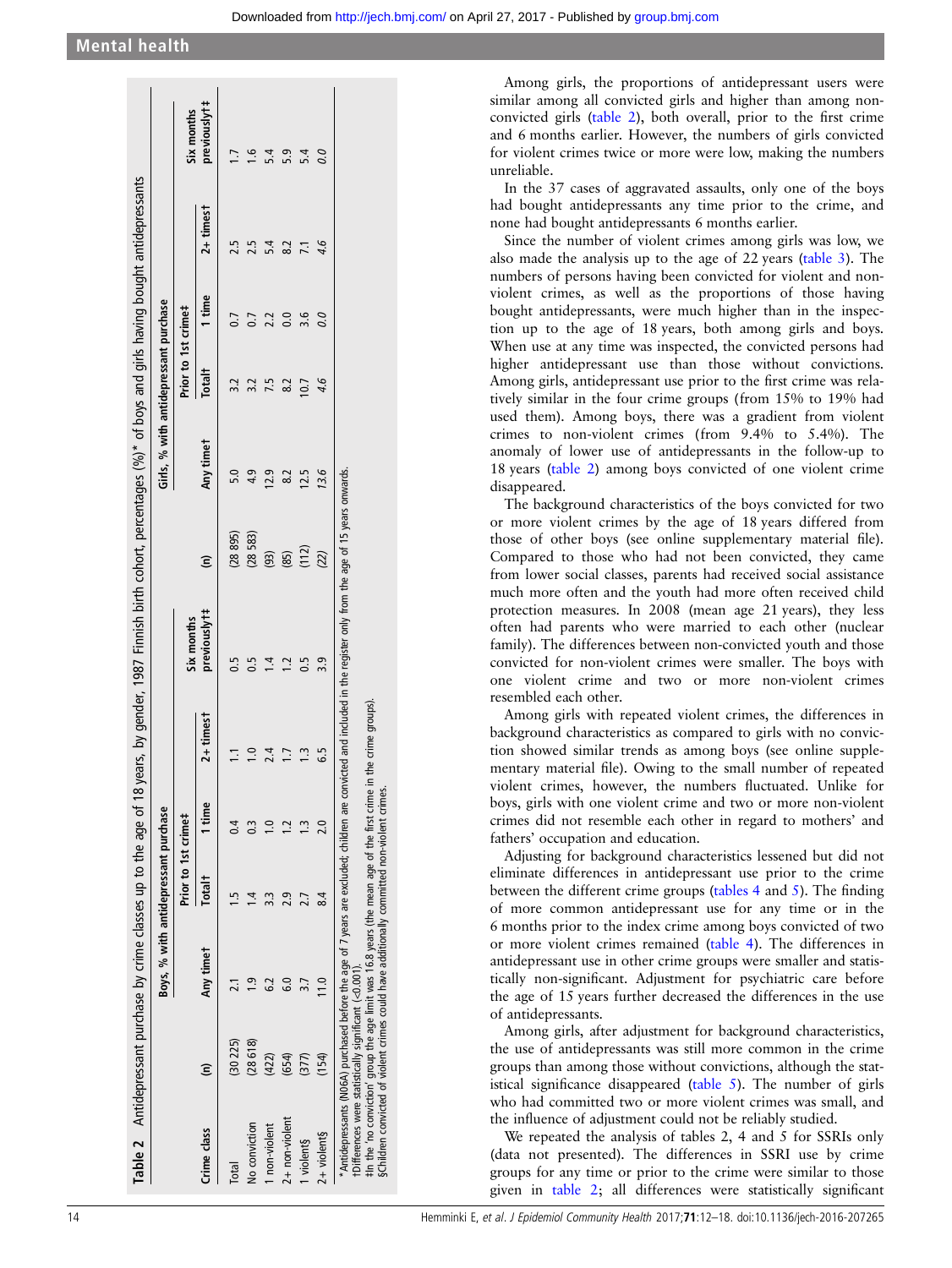<span id="page-3-0"></span>

|                    | Table 3 Antidepressant purchase by crime classes up to the age of 22 years, by gender, 1987 Finnish birth cohort, percentages (%)* of boys and girls having bought antidepressants                                                                                                                                                                                                                                              |                                      |                     |                |                |                          |         |          |                                       |        |            |                          |
|--------------------|---------------------------------------------------------------------------------------------------------------------------------------------------------------------------------------------------------------------------------------------------------------------------------------------------------------------------------------------------------------------------------------------------------------------------------|--------------------------------------|---------------------|----------------|----------------|--------------------------|---------|----------|---------------------------------------|--------|------------|--------------------------|
|                    |                                                                                                                                                                                                                                                                                                                                                                                                                                 | Boys, % with antidepressant purchase |                     |                |                |                          |         |          | Girls, % with antidepressant purchase |        |            |                          |
|                    |                                                                                                                                                                                                                                                                                                                                                                                                                                 |                                      | Prior to 1st crime# |                |                |                          |         |          | Prior to 1st crime‡                   |        |            |                          |
| Crime class        | Ξ                                                                                                                                                                                                                                                                                                                                                                                                                               | Any time                             | Total               | 1 time         | $2+$ times     | Six months<br>previously | Ξ       | Any time | <b>Total</b>                          | 1 time | $2+$ times | Six months<br>previously |
| <b>Total</b>       | (30153)                                                                                                                                                                                                                                                                                                                                                                                                                         |                                      |                     | $\overline{0}$ |                | $\ddot{ }$               | (28868) | 13.6     | 65                                    |        |            |                          |
| No conviction#     | (25714)                                                                                                                                                                                                                                                                                                                                                                                                                         | 5.6                                  | 22                  |                | $\overline{1}$ | $\frac{9}{2}$            | (27910) | 13.0     | 62                                    |        | 4.9        |                          |
| 1 non-violent      | (1542)                                                                                                                                                                                                                                                                                                                                                                                                                          |                                      | بر<br>د             |                | $\frac{1}{4}$  | <u>ິ</u>                 | (383)   | 27.9     | 51                                    |        | 11.2       |                          |
| $2 + non-velocity$ | (1485)                                                                                                                                                                                                                                                                                                                                                                                                                          | 16.5                                 | 3                   |                |                |                          | (275)   | 38.6     | 93                                    | 2.9    | 16.4       | 9.8                      |
| I violent§         | (882)                                                                                                                                                                                                                                                                                                                                                                                                                           | 15.9                                 | 8.4                 | 2.5            | 5.9            |                          | (229)   | 28.4     | 17.0                                  |        | 13.5       |                          |
| $2 +$ violent§     | (530)                                                                                                                                                                                                                                                                                                                                                                                                                           | 26.0                                 | 9.4                 |                |                | 4.9                      | (71)    | 43.7     | 18.3                                  |        | 16.9       |                          |
|                    | *Antidepressants (N06A) purchased before the age of seven are excluded; children are convicted and in the register only from 15 years onwards.<br>‡In the 'no conviction' group, the age limit was 18.7 years (the mean age of the first crime in the crime groups).<br>SChildren convicted of violent crimes could have additionally committed non-violent crimes.<br>FDifferences were statistically significant $(<0.001$ ). |                                      |                     |                |                |                          |         |          |                                       |        |            |                          |

(<0.001). In the adjusted analyses, the ORs of using SSRIs by crime group were similar to those given in [tables 4](#page-4-0) and [5.](#page-4-0)

We cross-tabulated the concomitant use of antidepressants and other psychotropic drugs 6 months prior to the index crime in the different crime groups and among those without convictions. The numbers of concomitant users were low among those convicted for crimes. Among non-convicts, the concomitant use of antipsychotics and antidepressants within 6 months before the end of follow-up (16.8 years) was higher. Adding the use of antipsychotics to the models did not greatly influence the ORs. If anything, they increased the differences between the crime classes and controls.

# **DISCUSSION**

In summary, boys were convicted for violent and non-violent crimes much more often than girls, but girls were prescribed antidepressants more often than boys. We found that antidepressant use prior to violent crime was more common among convicted young persons than among those without convictions. Among boys with repeated violent crimes, prior antidepressant use was more common than among boys convicted of nonviolent crimes. Adjustment for differences in the background characteristics decreased the associations between antidepressant use and violent crime, but did not abolish them. When restricting the inspection to the subclass of SSRIs, the associations remained.

Even though the relative risks were notably increased, the actual numbers of antidepressant users, and thus the attributable risks, were low. None of the boys who had carried out manslaughter or attempted manslaughter had bought antidepressants in the previous 6 months. To commit a violent crime, factors other than antidepressant use are much more important. In our study, mental health problems (measured by psychiatric care before the age of 15 years), poverty (parents had received social assistance) and problems with parenting (child had received child protection measures) were important predictors for violent crimes.

At the time of starting this study, there were no large epidemiological studies among young people on the time sequence of antidepressant use and violent behaviour against others. Recently, a Swedish study on persons aged 15–25 years, comparing the same people while on drugs and while not, showed an association between SSRIs and violent crime convictions.[23](#page-6-0) Our study, which looks at antidepressant use before the first violent crime and adjusts for background characteristics, adds further evidence that there is a relationship between these two.

In our study, SSRIs were the most commonly used antidepressants, and restricting the analysis to SSRIs gave similar results to those including all antidepressants. The previous focus on SSRIs, or even individual antidepressant drugs, may relate to the available data rather than real differences between different types of antidepressants.

Mental health problems and antidepressant use are closely connected to each other, and mental health problems are related to crimes. $29-31$  $29-31$  People convicted for crimes or in jails frequently have mental health problems and use psychotropic drugs.<sup>[32](#page-6-0)</sup> In our study, the strongest predictor for crime convictions was that the child had been in psychiatric care before the age of 15 years. Including psychiatric care in the models decreased the relationship between antidepressant use and violent crimes, but did not eliminate the relationship completely. We did not include mental health in the first model as it is likely to be a part of the causal pathway, and there is a causal relationship between mental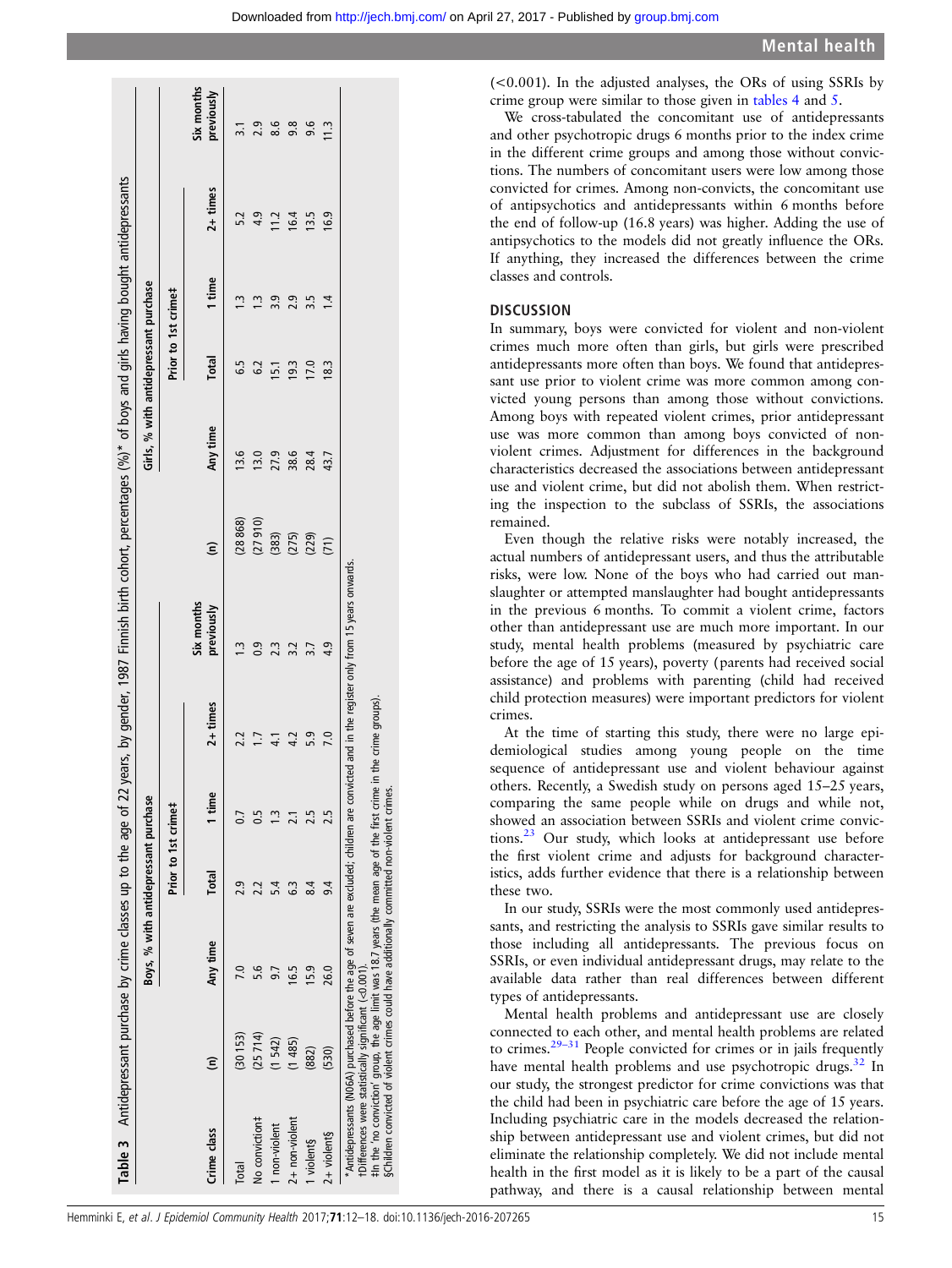<span id="page-4-0"></span>

|  | Table 4 Comparison of antidepressant purchase prior to the index crime* in different crime classes, raw and adjusted ORs and (95% CIs), |  |  |  |  |  |
|--|-----------------------------------------------------------------------------------------------------------------------------------------|--|--|--|--|--|
|  | 1987 Finnish birth cohort boys 15.0–17.9 years                                                                                          |  |  |  |  |  |

| Crime class           | Number (purchased)t | Raw OR | <b>CI</b>     | Adjusted 1‡ OR | <b>CI</b>     | Adjusted 2§ OR | <b>CI</b>    |
|-----------------------|---------------------|--------|---------------|----------------|---------------|----------------|--------------|
| Any time              |                     |        |               |                |               |                |              |
| No conviction¶        | 388                 | 1.00   |               | 1.00           |               | 1.00           |              |
| 1 non-violent         | 14                  | 2.49   | 1.45 to 4.29  | 1.93           | 1.11 to 3.36  | 1.89           | 1.06 to 3.38 |
| $2+$ non-violent      | 19                  | 2.18   | 1.36 to 3.47  | 1.41           | 0.87 to 2.29  | 1.04           | 0.63 to 1.72 |
| 1 violent**           | 10                  | 1.98   | 1.05 to 3.74  | 1.42           | 0.74 to 2.72  | 0.90           | 0.46 to 1.75 |
| 2+ violent**          | 13                  | 6.71   | 3.77 to 11.94 | 3.70           | 2.01 to 6.82  | 2.34           | 1.22 to 4.47 |
| Six months previously |                     |        |               |                |               |                |              |
| No conviction¶        | 136                 | 1.00   |               | 1.00           |               | 1.00           |              |
| 1 non-violent         | 6                   | 3.02   | 1.33 to 6.88  | 2.37           | 1.03 to 5.47  | 2.30           | 0.98 to 5.38 |
| $2+$ non-violent      | 8                   | 2.59   | 1.27 to 5.31  | 1.78           | 0.85 to 3.74  | 1.31           | 0.62 to 2.78 |
| 1 violent**           | $\overline{2}$      | 1.12   | 0.28 to 4.52  | 0.81           | 0.20 to 3.33  | 0.51           | 0.12 to 2.13 |
| $2+$ violent**        | 6                   | 8.49   | 3.69 to 19.53 | 4.85           | 2.01 to 11.68 | 3.08           | 1.26 to 7.57 |

\*Antidepressants (N06A) purchased before the age of 7 years are excluded; children are convicted and in the register only from 15 years onwards. In the 'no conviction' group, the age limit was 16.8 years (the mean age of the first crime in the crime groups). The children who died during the follow-up were excluded.

†For denominators, see [table 2](#page-2-0).

‡Adjusted for confounders by logistic regression analysis: socioeconomic background characteristics (mother's and father's SES, mother's and father's education, community type, nuclear family, mother <20 years at birth, mother smoking during pregnancy) and family received social assistance <15 years of age or child protection measures <15 years, see online supplementary appendix table 1.

§Additionally adjusted for psychiatric care before the age of 15 years.

¶The reference group. \*\*Children convicted of violent crimes may also have additionally committed non-violent crimes.

SES, socioeconomic status.

Table 5 Comparison of antidepressant purchase prior to the index crime\* in different crime classes, raw and adjusted ORs OR and (95% CIs CI), 1987 Finnish birth cohort girls 15.0–17.9 years

| <b>Crime class</b>    | Number (purchased)t | Raw OR | <b>CI</b>     | Adjusted 1‡ OR | <b>CI</b>    | Adjusted 2§ OR | <b>CI</b>    |
|-----------------------|---------------------|--------|---------------|----------------|--------------|----------------|--------------|
| Any time              |                     |        |               |                |              |                |              |
| No conviction¶        | 904                 | 1.00   |               | 1.00           |              | 1.00           |              |
| 1 non-violent         |                     | 2.49   | 1.15 to 5.40  | 1.32           | 0.79 to 3.86 | 1.13           | 0.48 to 2.68 |
| $2+$ non-violent      |                     | 2.75   | 1.26 to 5.97  | 1.29           | 0.73 to 3.64 | 1.03           | 0.44 to 2.44 |
| 1 violent**           | 12                  | 3.67   | 2.01 to 6.71  | 1.75           | 1.21 to 4.28 | 1.94           | 0.99 to 3.81 |
| $2+$ violent**        |                     | 1.46   | 0.20 to 10.85 | 1.22           | 0.16 to 9.22 | 0.84           | 0.09 to 7.23 |
| Six months previously |                     |        |               |                |              |                |              |
| No conviction¶        | 471                 | 1.00   |               | 1.00           |              | 1.00           |              |
| 1 non-violent         | 5                   | 3.39   | 1.37 to 8.39  | 2.58           | 1.03 to 6.47 | 1.88           | 0.72 to 4.90 |
| $2+$ non-violent      | 5                   | 3.73   | 1.51 to 9.25  | 2.62           | 1.03 to 6.63 | 1.86           | 0.71 to 4.86 |
| 1 violent**           | 6                   | 3.38   | 1.48 to 7.73  | 2.39           | 1.03 to 5.56 | 1.97           | 0.83 to 4.69 |
| $2+$ violent**        | 0                   |        |               |                |              |                |              |

\*Antidepressants (N06A) purchased before the age of 7 years are excluded; children are convicted and in the register only from 15 years onwards. In the 'no conviction' group, the age limit was 16.8 years (the mean age of the first crime in the crime groups). The children who died during the follow-up were excluded. †For denominators, see [table 2](#page-2-0).

‡Adjusted for confounders by logistic regression analysis: socioeconomic background characteristics (mother's and father's SES, mother's and father's education, community type, nuclear family, mother <20 years at birth, mother smoking during pregnancy) and family received social assistance <15 years of age or child protection measures <15 years of age, see online supplementary appendix table S[1](#page-1-0).

§Additionally adjusted for psychiatric care before the age of 15 years.

¶The reference group.

\*\*Children convicted of violent crimes may also have committed non-violent crimes.

SES, socioeconomic status.

health and antidepressant use, leading to potential overadjustment of results. On the other hand, once mental health is included (model 2), it is likely to underestimate the occurrence of mental health problems as our data do not cover care in primary care or children not treated at all.

Involvement in the criminal justice system may itself increase the likelihood of using psychotropic drugs. Crimes are often repeated and the direction of causality and time sequence is not clear. Thus, in this study, only the first violent crime was

inspected. However, since there could have been other societal interferences before the age of 15 years, including juvenile custody, the time order in the association between psychotropic use and violent crimes is difficult to assess (see online supplementary material file).

Previous studies among adults suggest a negative correlation of violence to antipsychotic use, $33$  and a positive correlation to analgesics (both opioid and non-opioid).<sup>[24](#page-6-0)</sup> The concomitant use of other psychotropics 6 months prior to the conviction was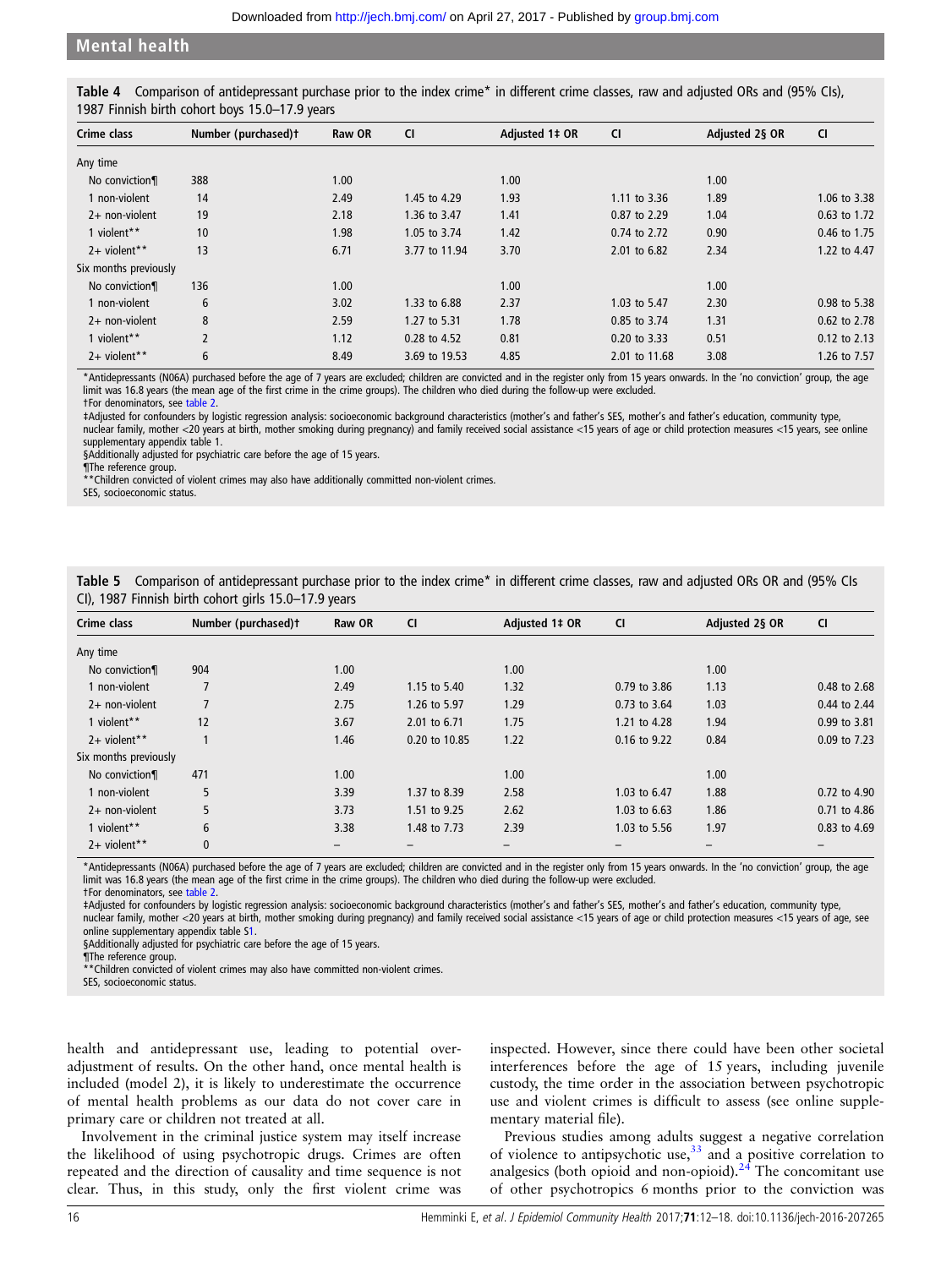<span id="page-5-0"></span>low, but among the controls there was some concomitant use of antidepressants and antipsychotics. The impact of concomitant use in the models was minimal.

The strengths of our study are the large size, the unselected total population, being able to identify the time order between antidepressant use and crimes and use of administrative data, which are complete and unbiased by attrition and/or survey non-response. Some social characteristics that were important confounders were controlled for. However, the data sources also included potential problems: purchase of antidepressants was used as a proxy for actual use, information about violent offending was limited to officially recorded crimes (eg, not including those committed prior to the age of 15 years), information on all important confounders was not available (see online supplementary material file), and the difficulty in parsing out the effects of mental health problems (see above).

#### Further research

The rarity of violent crimes and the problems entailed in observational epidemiological studies in resolving causality call for other types of research designs. An approach could be to reanalyse existing trial data on antidepressants among young people using proxy measures on violence. It might be worth investigating whether the original trials of antidepressants included measures of aggression and violence. A reanalysis of one trial with two antidepressants among young people<sup>[15](#page-6-0)</sup> suggests that having all trials might yield new information on the relation between antidepressants and violence. Such an analysis requires full access to the original individual-based data.<sup>[15](#page-6-0)</sup> Another approach is careful case descriptions and analysis of events prior to the crime, with careful documentation of medicine use. Irrational violent crimes (ie, those without common motives), including school and other mass killings by young people, are a potential target group.

#### Practical implications

Even though the official indications in SPCs for antidepressant use among young persons in Finland are now conservative, the practice guidelines have been liberal. The most recent clinical guidelines<sup>[16](#page-6-0)</sup> recommend starting the treatment of severe depression in young persons with drugs, preferably jointly with psychotherapy. For other types of depression, it recommended starting treatment with psychotherapy, and if a good enough response is not achieved within a month, to add fluoxetine for 6 months. The possibility of self-harm is mentioned in the guidelines, but not violence.

The results of this study add further evidence for exercising caution in the use of antidepressants, particularly SSRIs, among children and youth, and to rely on other treatment methods. It also calls for studies and activities to prevent depression among young people.

# What is already known on this subject

- ▸ Among young people, the use of antidepressants, especially selective serotonin reuptake inhibitors (SSRIs), has been questioned due to poor efficacy and safety, including the risk for self-harm behaviour.
- ▸ Only one epidemiological study, using data from Sweden, has studied the relationship between antidepressant use and violence, suggesting a positive association.

## What this study adds

- ▸ Comparing young people convicted for violent crimes to non-convicted youth and those convicted for non-violent crimes, an increased likelihood for antidepressant purchases prior to the crime was found in a nationwide birth cohort in Finland.
- The results show a need to further study the impact of antidepressants, particularly SSRIs, on violent behaviour among children and youth.

Contributors EH developed the idea, participated in the study design and wrote the first draft. MM carried out the analysis and commented on the manuscript. MG participated in the study design, commented on the manuscript. KW participated in the study design and commented on the manuscript. JS participated in the study design and commented on the manuscript. TR commented on the manuscript. MA participated in the study design, analysed the data, commented on the manuscript. All authors have seen and accepted the final version.

Funding The Academy of Finland, grant 129283/2008, Emil Aaltonen Foundation 2014, home institutes.

Competing interests None declared.

Ethics approval Ethical review board at the National Institute for Health and Welfare (THL).

Provenance and peer review Not commissioned; externally peer reviewed.

Data sharing statement Extra data can be accessed via the Dryad data repository at http://datadryad.org/ with the doi:10.5061/dryad.hb34s.

## **REFERENCES**

- Foulon V, Svala A, Koskinen H, et al. Impact of regulatory safety warnings on the use of antidepressants among children and adolescents in Finland. [J Child Adolesc](http://dx.doi.org/10.1089/cap.2009.0040) [Psychopharmacol](http://dx.doi.org/10.1089/cap.2009.0040) 2010;20:145–50.
- 2 Pamer CA, Hammad TA, Wu YT, et al. Changes in US antidepressant and antipsychotic prescription patterns during a period of FDA actions. [Pharmacoepidemiol Drug Saf](http://dx.doi.org/10.1002/pds.1886) 2010;19:158–74.
- 3 Dörks M, Langner I, Dittmann U, et al. Antidepressant drug use and off-label prescribing in children and adolescents in Germany: results from a large population-based cohort study. [Eur Child Adolesc Psychiatry](http://dx.doi.org/10.1007/s00787-013-0395-9) 2013;22:511-18.
- 4 Pottegård A, Zoëga H, Hallas J, et al. Use of SSRIs among Danish children: a nationwide study. [Eur Child Adolesc Psychiatry](http://dx.doi.org/10.1007/s00787-014-0523-1) 2014;23:1211–18.
- 5 Tiihonen J, Lönnqvist J, Wahlbeck K, et al. Antidepressants and the risk of suicide, attempted suicide, and overall mortality in a nationwide cohort. [Arch Gen Psychiatry](http://dx.doi.org/10.1001/archpsyc.63.12.1358) 2006;63:1358–67.
- 6 Kaizar EE, Greenhouse JB, Seltman H, et al. Do antidepressants cause suicidality in children? A Bayesian meta-analysis. Clinical Trials 2006;3:73–90.
- Friedman RA, Leon AC. Expanding the Black Box-depression, antidepressants, and the risk of suicide. [N Engl J Med](http://dx.doi.org/10.1056/NEJMp078015) 2007;356:2343-6.
- Kirsch I, Deacon BJ, Huedo-Medina TB, et al. Initial severity and antidepressant benefits: a meta-analysis of data submitted to the Food and Drug Administration. [PLoS Med](http://dx.doi.org/10.1371/journal.pmed.0050045) 2008;5:e45.
- 9 Hetrick SE, McKenzie JE, Cox GR, et al. Newer generation antidepressants for depressive disorders in children and adolescents. [Cochrane Database Syst Rev](http://dx.doi.org/10.1002/14651858.CD004851.pub3) 2012; (11):CD004851.
- 10 Christiansen E, Agerbo E, Bilenberg N, et al. SSRIs and risk of suicide attempts in young people—a Danish observational register-based historical cohort study, using propensity score. [Nord J Psychiatry](http://dx.doi.org/10.3109/08039488.2015.1065291) 2016;70:167-75.
- 11 Zhou X, Michael KD, Liu Y, et al. Systematic review of management for treatment-resistant depression in adolescents. [BMC Psychiatry](http://dx.doi.org/10.1186/s12888-014-0340-6) 2014;14:340.
- 12 Ma D, Zhang Z, Zhang X, et al. Comparative efficacy, acceptability, and safety of medicinal, cognitive-behavioral therapy, and placebo treatments for acute major depressive disorder in children and adolescents: a multiple-treatments meta-analysis. [Curr Med Res Opin](http://dx.doi.org/10.1185/03007995.2013.860020) 2014;30:971–95.
- 13 Cox GR, Callahan P, Churchill R, et al. Psychological therapies versus antidepressant medication, alone and in combination for depression in children and adolescents. [Cochrane Database Syst Rev](http://dx.doi.org/10.1002/14651858.CD008324.pub3) 2014;(11):CD008324.
- Rojas-Mirquez JC, Rodriguez-Zuñiga MJ, Bonilla-Escobar FJ, et al. Nocebo effect in randomized clinical trials of antidepressants in children and adolescents: systematic review and meta-analysis. [Front Behav Neurosci](http://dx.doi.org/10.3389/fnbeh.2014.00375) 2014;8:375.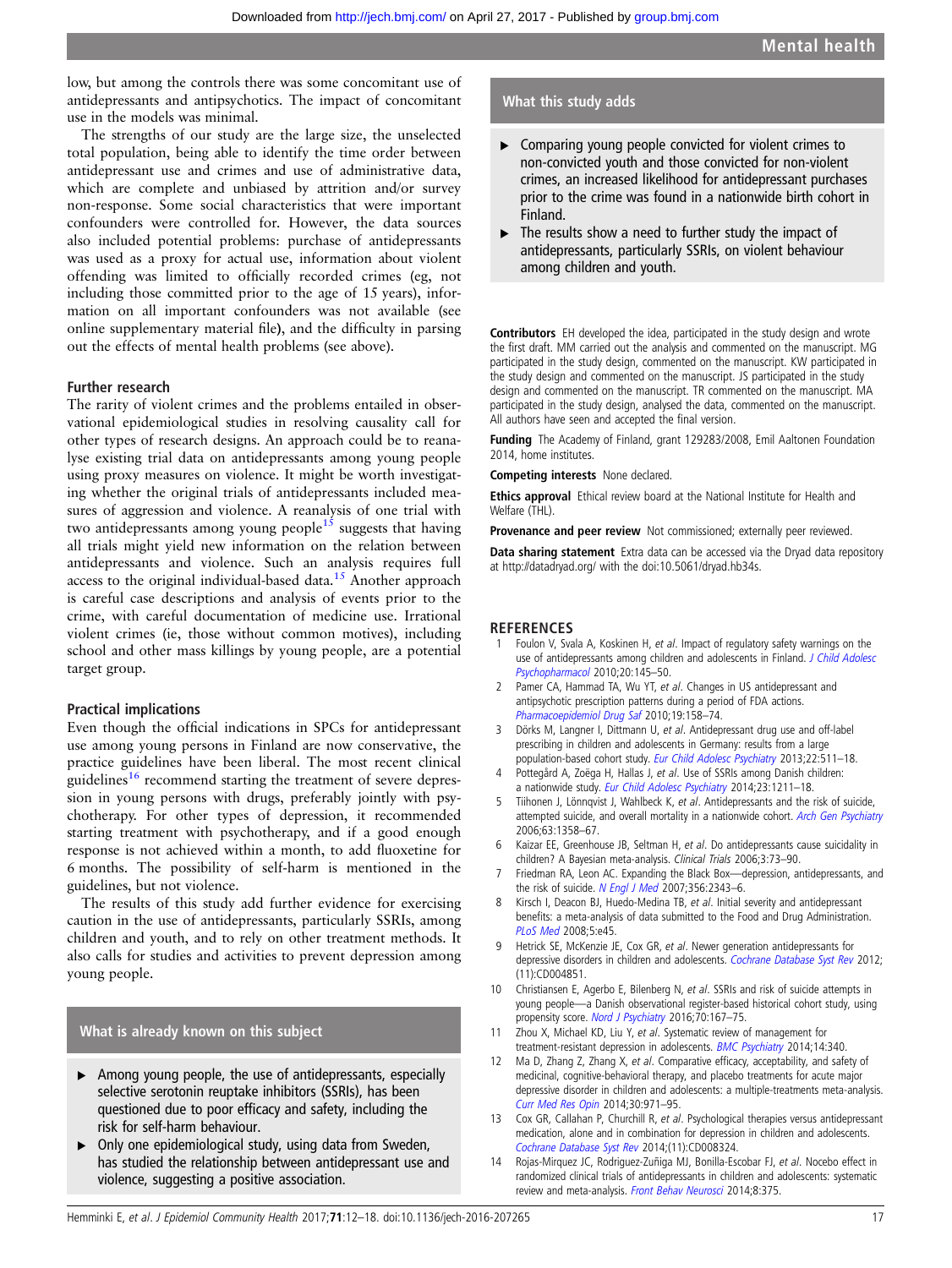# <span id="page-6-0"></span>Mental health

- 15 Le Noury J, Nardo JM, Healy D, et al. Restoring Study 329: efficacy and harms of paroxetine and imipramine in treatment of major depression in adolescence. [BMJ](http://dx.doi.org/10.1136/bmj.h4320) 2015;351:h4320.
- 16 Isometsä E, Kinnunen E, Kivekäs T, et al. Depressio, päivitystiivistelmä. Duodecim 2015;131:280–1.
- 17 Tauscher-Wisniewski S, Nilsson M, Caldwell C, et al. Meta-analysis of aggression and/or hostility-related events in children and adolescents treated with fluoxetine compared with placebo. [J Child Adolesc Psychopharmacol](http://dx.doi.org/10.1089/cap.2006.0138) 2007;17:713–18.
- 18 Herxheimer A, Healy D, Menkes DB, et al. Case histories as evidence. [Int J Risk Saf](http://dx.doi.org/10.3233/JRS-2012-0549) [Med](http://dx.doi.org/10.3233/JRS-2012-0549) 2012;24:23–9.
- 19 Medication-induced violence towards others. Prescrire Int 2014;23:153–5. (accessed 25 Jan 2016).
- 20 Moore TJ, Glenmullen J, Furberg CD. Prescription drugs associated with reports of violence towards others. [PLoS ONE](http://dx.doi.org/10.1371/journal.pone.0015337) 2010;5:e15337.
- 21 Rouve N, Bagheri H, Telmon N, et al. Prescribed drugs and violence: a case/noncase study in the French PharmacoVigilance Database. [Eur J Clin Pharmacol](http://dx.doi.org/10.1007/s00228-011-1067-7) 2011;67:1189–98.
- 22 Madsen IE, Burr H, Diderichsen F, et al. Work-related violence and incident use of psychotropics. [Am J Epidemiol](http://dx.doi.org/10.1093/aje/kwr259) 2011;174:1354–62.
- 23 Molero Y, Lichtenstein P, Zetterqvist J, et al. Selective serotonin reuptake inhibitors and violent crime: a cohort study. [PLoS Med](http://dx.doi.org/10.1371/journal.pmed.1001875) 2015;12:e1001875.
- 24 Tiihonen J, Lehti M, Aaltonen M, et al. Psychotropic drugs and homicide: a prospective cohort study from Finland. [World Psychiatry](http://dx.doi.org/10.1002/wps.20220) 2015;14:254-7.
- 25 Paananen R, Gissler M. Cohort profile: the 1987 Finnish Birth Cohort. [Int J](http://dx.doi.org/10.1093/ije/dyr035) [Epidemiol](http://dx.doi.org/10.1093/ije/dyr035) 2012;41:941–5.
- 26 Klaukka T. The Finnish database on drug utilization. Nor Epidemiol 2001;11:19–22.
- 27 WHO Collaborating Center for Drug Statistics Methodology. Guidelines for ATC classification and DDD assignment. Oslo, 2014.
- 28 Haukka J, Suvisaari J, Tuulio-Henriksson A, et al. High concordance between self-reported medication and official prescription database information. [Eur J Clin](http://dx.doi.org/10.1007/s00228-007-0349-6) [Pharmacol](http://dx.doi.org/10.1007/s00228-007-0349-6) 2007;63:1069–74.
- 29 Fazel S, Wolf A, Chang Z, et al. Depression and violence: a Swedish population study. Lancet Psychiatry 2015;2:224–32.
- 30 Brennan PA, Mednick SA, Hodgins S. Major mental disorders and criminal violence in a Danish birth cohort. [Arch Gen Psychiatry](http://dx.doi.org/10.1001/archpsyc.57.5.494) 2000;57:494-500.
- 31 Joukamaa M, The group. Rikosseuraamusasiakkaiden terveys, toimintakyky ja hoidon tarve (Health, working capacity and need for treatment of criminal sanction clients). Rikosseuraamuslaitoksen julkaisuja 1/2010. Helsinki: Criminal Sanctions Agency, 2010.
- 32 Sailas ES, Feodoroff B, Virkkunen M, et al. Mental disorders in prison populations aged 15-21: national register study of two cohorts in Finland. BMJ 2005;330:1364–5.
- 33 Fazel S, Zetterqvist J, Larsson H, et al. Antipsychotics, mood stabilisers, and risk of violent crime. [Lancet](http://dx.doi.org/10.1016/S0140-6736(14)60379-2) 2014;384:1206–14.